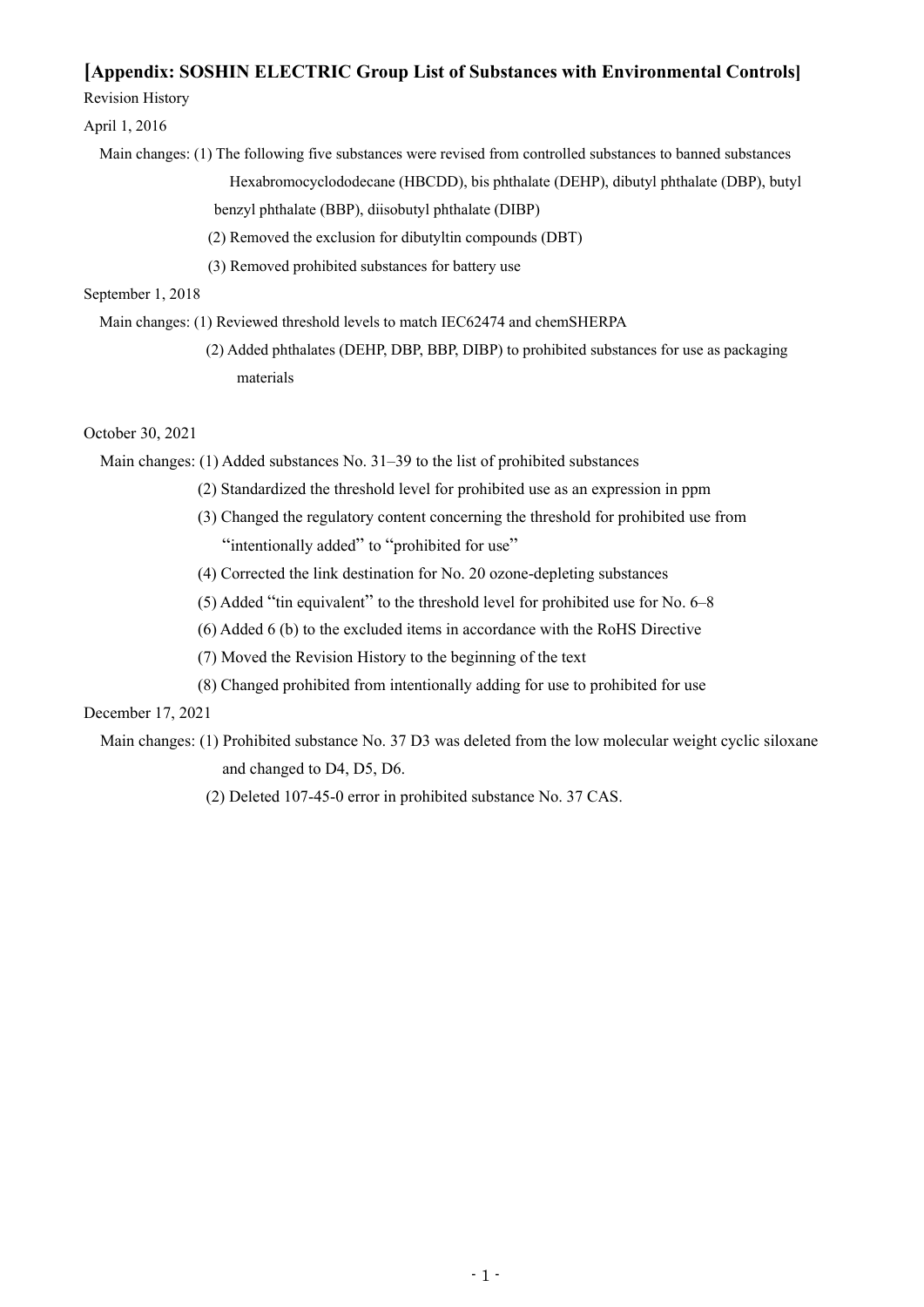| No.          | Substance                                                                                                                                                                                                                                                                                                                                                                                                                            | Threshold level for prohibited<br>use<br>$(1000$ ppm = 0.1 weight %)<br>$(100$ ppm = 0.01 weight %) | Application                                                                                                                                                                                                                                               |  |
|--------------|--------------------------------------------------------------------------------------------------------------------------------------------------------------------------------------------------------------------------------------------------------------------------------------------------------------------------------------------------------------------------------------------------------------------------------------|-----------------------------------------------------------------------------------------------------|-----------------------------------------------------------------------------------------------------------------------------------------------------------------------------------------------------------------------------------------------------------|--|
| $\mathbf{1}$ | Cadmium/cadmium compound                                                                                                                                                                                                                                                                                                                                                                                                             | 100 ppm in homogeneous<br>medium                                                                    | Coating material, ink, conductive paste, plastic<br>(rubber, film, cable covering, adhesive, adhesive<br>tape, insulating tape), surface treatment (plating,<br>coating), glass frit, glass paste, metals containing<br>zinc (brass, hot dip galvanizing) |  |
|              |                                                                                                                                                                                                                                                                                                                                                                                                                                      | 20 ppm in homogeneous<br>medium                                                                     | Solder (purchased independently)                                                                                                                                                                                                                          |  |
|              |                                                                                                                                                                                                                                                                                                                                                                                                                                      |                                                                                                     | Excluded items: Appended table (1)-1: Materials corresponding to the excluded items prescribed in the RoHS Directive                                                                                                                                      |  |
| 2            | Chromium(VI) compounds                                                                                                                                                                                                                                                                                                                                                                                                               | 1000 ppm in homogeneous<br>medium                                                                   | Plating film, coating material, ink, glass paste                                                                                                                                                                                                          |  |
|              |                                                                                                                                                                                                                                                                                                                                                                                                                                      | 100 ppm in homogeneous<br>medium                                                                    | Coating material, ink, plastic (including rubber,<br>film, cable covering, adhesive, adhesive tape,<br>insulating tape)                                                                                                                                   |  |
| 3            | Lead/lead compounds                                                                                                                                                                                                                                                                                                                                                                                                                  | 500 ppm in homogeneous<br>medium                                                                    | Solder (purchased independently)                                                                                                                                                                                                                          |  |
|              |                                                                                                                                                                                                                                                                                                                                                                                                                                      | 1000 ppm in homogeneous<br>medium                                                                   | Applications other than the above (external<br>component terminals, surface treatment materials<br>for lead wires, etc.)                                                                                                                                  |  |
|              | Excluded items: Appended table (1)-1: Materials corresponding to the excluded items prescribed in the RoHS Directive                                                                                                                                                                                                                                                                                                                 |                                                                                                     |                                                                                                                                                                                                                                                           |  |
| 4            | Mercury/mercury compounds                                                                                                                                                                                                                                                                                                                                                                                                            | Prohibited for use<br>1000 ppm in homogeneous<br>medium                                             | All applications (fluorescent light, electrical contact<br>materials, pigment, anti-corrosives, switches,<br>efficient light emitter, antibacterial treatment)                                                                                            |  |
|              | Excluded items: Appended table (1)-1: Materials corresponding to the excluded items prescribed in the RoHS Directive                                                                                                                                                                                                                                                                                                                 |                                                                                                     |                                                                                                                                                                                                                                                           |  |
| 5            | Tributyltin oxide<br>(TBTO)                                                                                                                                                                                                                                                                                                                                                                                                          | Prohibited for use                                                                                  | Preservatives, anti-fungal agent, coating material,<br>pigment, stain-resistant agent, refrigerant, foaming<br>agent, fire retardant, detergent                                                                                                           |  |
| 6            | Tri-substituted organostannic<br>compounds                                                                                                                                                                                                                                                                                                                                                                                           | Prohibited for use<br>1000 ppm of the mass of the<br>component in tin                               | Stabilizer, antioxidant, antibacterial agent,<br>antifoulant, preservatives, anti-fungal agent,<br>coating material, pigment, dyes, stain-resistant<br>agent                                                                                              |  |
|              | Tri-substituted organostannic compounds is a tin compound with three organic substitutions, and is used to refer to<br>compounds such as tributyltin compounds (TBT) and triphenyltin compounds (TPT).                                                                                                                                                                                                                               |                                                                                                     |                                                                                                                                                                                                                                                           |  |
| 7            | Dibutyltin compounds (DBT)                                                                                                                                                                                                                                                                                                                                                                                                           | 1000 ppm of the mass of the<br>component in tin                                                     | PVC stabilizer, curing catalyst for silicon resin and<br>urethane resin                                                                                                                                                                                   |  |
|              | Dioctyltin compounds (DOT)                                                                                                                                                                                                                                                                                                                                                                                                           | 1000 ppm of the mass of the<br>component in tin                                                     | PVC stabilizer, curing catalyst for silicon resin and<br>urethane resin                                                                                                                                                                                   |  |
| 8            | Substances prohibited for use at the above threshold levels<br>(1) Textile and leather products intended to come into contact with the skin<br>(2) Child care products<br>(3) 2 Vulcanizing molding kit for components at room temperature (RTV-2 sealant molding kit)<br>Note: Metal converted values applied for concentrations within the target range.<br>Exclusions apply to applications independently defined by the Company. |                                                                                                     |                                                                                                                                                                                                                                                           |  |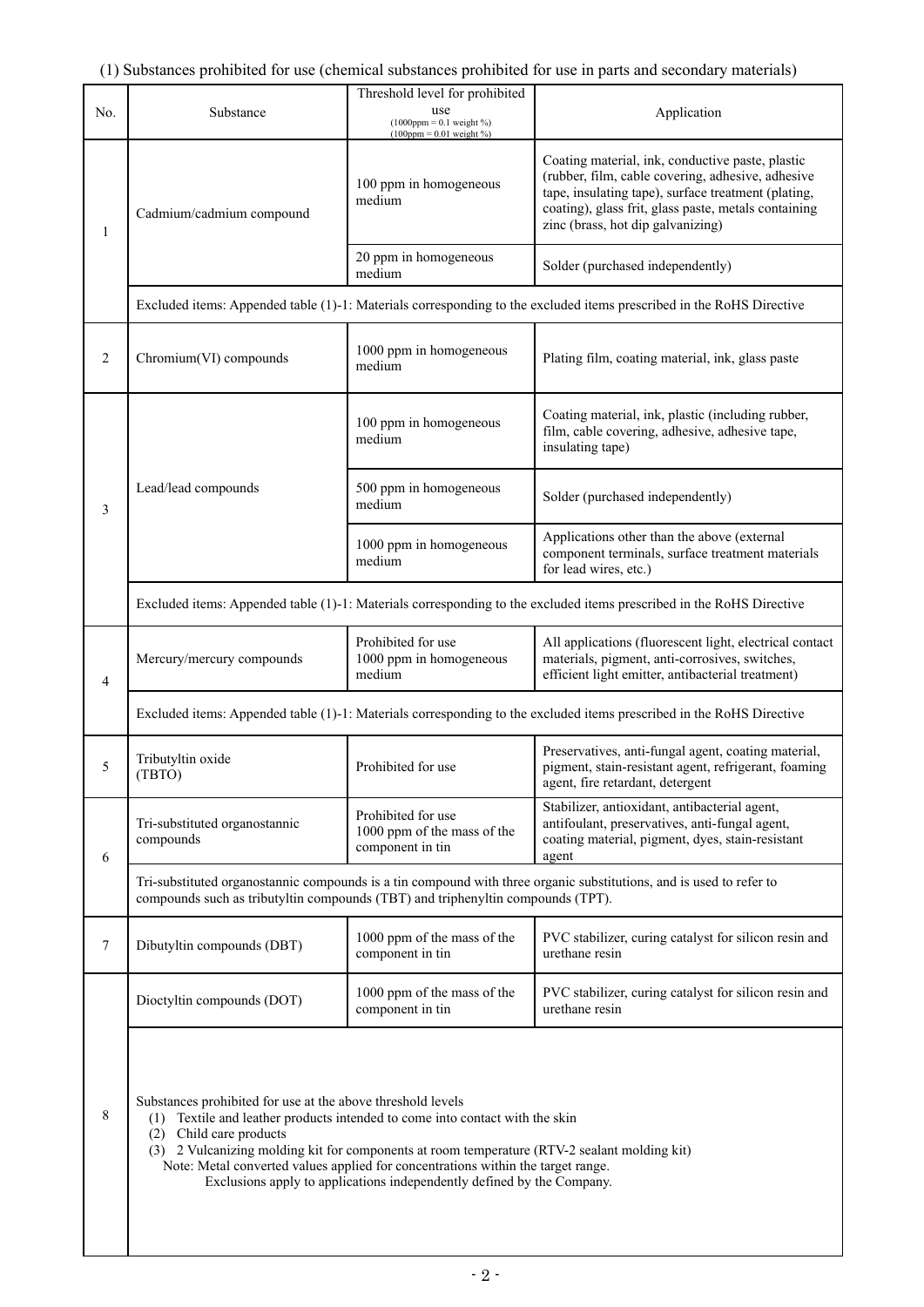| No.    | Substance                                                                                                                                                                                                                                                                                                                     | Threshold level for prohibited<br>use<br>$(1000$ ppm = 0.1 weight %)<br>$(100$ ppm = 0.01 weight %)  | Application                                                                                                                                           |  |  |
|--------|-------------------------------------------------------------------------------------------------------------------------------------------------------------------------------------------------------------------------------------------------------------------------------------------------------------------------------|------------------------------------------------------------------------------------------------------|-------------------------------------------------------------------------------------------------------------------------------------------------------|--|--|
| 9      | Polybrominated biphenyls<br>(PBBs)                                                                                                                                                                                                                                                                                            | 1000 ppm of homogeneous<br>medium                                                                    | Flame retardant                                                                                                                                       |  |  |
| $10\,$ | Polybrominated diphenyl ethers<br>(PBDEs)                                                                                                                                                                                                                                                                                     | Prohibited for use<br>1000 ppm of homogeneous<br>medium                                              | Flame retardant                                                                                                                                       |  |  |
| 11     | Polychlorinated biphenyls<br>(PCBs) and specified substitute<br>substances                                                                                                                                                                                                                                                    | Prohibited for use                                                                                   | Insulating oil, lubricant, electrical insulation<br>material, solvent, electrolyte, fire retardant                                                    |  |  |
| 12     | Polychlorinated terphenyls<br>(PCTs)                                                                                                                                                                                                                                                                                          | Prohibited for use<br>50 ppm of homogeneous<br>medium                                                | Insulating oil, lubricant, electrical insulation<br>material, solvent, electrolyte, fire retardant                                                    |  |  |
| 13     | Polychlorinated naphthalenes<br>(PCNs)<br>(Three or more chlorine atoms)                                                                                                                                                                                                                                                      | Prohibited for use                                                                                   | Lubricant, coating material, stabilizer (electrical<br>properties, flame resistance, water resistance),<br>insulating material, flame retardant, etc. |  |  |
| 14     | Short chain chlorinated paraffins<br>(SCCPs) (C10-C13)                                                                                                                                                                                                                                                                        | Prohibited for use                                                                                   | PVC plasticizing agent, flame retardant, etc.                                                                                                         |  |  |
| 15     | Perfluorooctane sulfonate (PFOS)                                                                                                                                                                                                                                                                                              | Prohibited for use                                                                                   | Photolithography, photographic coating material,<br>hydraulic fluid, metal plating, detergent, fire<br>retardant, paper coating material              |  |  |
|        | <b>Excluded</b> items<br>(1) Photoresistant or anti-mirror coating for photolithographic processes.<br>(2) Photographic coating material applied to film, documents, or printing plates.                                                                                                                                      |                                                                                                      |                                                                                                                                                       |  |  |
| 16     | Perfluorooctanoic acid (PFOA), and<br>its salts and esters                                                                                                                                                                                                                                                                    | Prohibited for use                                                                                   | Photolithography, photographic coating material,<br>hydraulic fluid, metal plating, detergent, fire<br>retardant, paper coating material              |  |  |
|        | Applicable substances: Perfluorooctanoic acid (PFOA), and its salts and esters listed in Appended Table (1)-2                                                                                                                                                                                                                 |                                                                                                      |                                                                                                                                                       |  |  |
| 17     | Fluorinated greenhouse gasses<br>(PFC, SF6, HFC)                                                                                                                                                                                                                                                                              | Prohibited for use<br>(Exclusions apply to applications)<br>independently defined by the<br>Company) | Refrigerant, spraying material, fire retardant,<br>detergent, insulation material, caustic gas, etc.                                                  |  |  |
| 18     | Asbestos                                                                                                                                                                                                                                                                                                                      | Prohibited for use                                                                                   | Insulating material, filling material, abrasive, dye,<br>heat insulating material, etc.                                                               |  |  |
| 19     | Azo dye and pigment producing<br>certain aromatic amines                                                                                                                                                                                                                                                                      | 30 ppm of the finished<br>textile/leather product                                                    | Pigment, dye, colorant, etc.                                                                                                                          |  |  |
|        | Applicable substances: Azo dye and pigment producing certain aromatic amines listed in Appended Table (1)-3                                                                                                                                                                                                                   |                                                                                                      |                                                                                                                                                       |  |  |
|        | Ozone-depleting substances                                                                                                                                                                                                                                                                                                    | Prohibited for use                                                                                   | Refrigerant, foaming agent, fire retardant, detergent                                                                                                 |  |  |
| 20     | For more information on applicable substances, see Appendices A, B, C, and E on P17 to 22 of the Montreal Protocol on<br>Substances that Deplete the Ozone Layer.<br>http://www.env.go.jp/earth/ozone/montreal_protocol.html (Ministry of the Environment website)<br>http://ozone.unep.org/ (UNEP Ozone Secretariat website) |                                                                                                      |                                                                                                                                                       |  |  |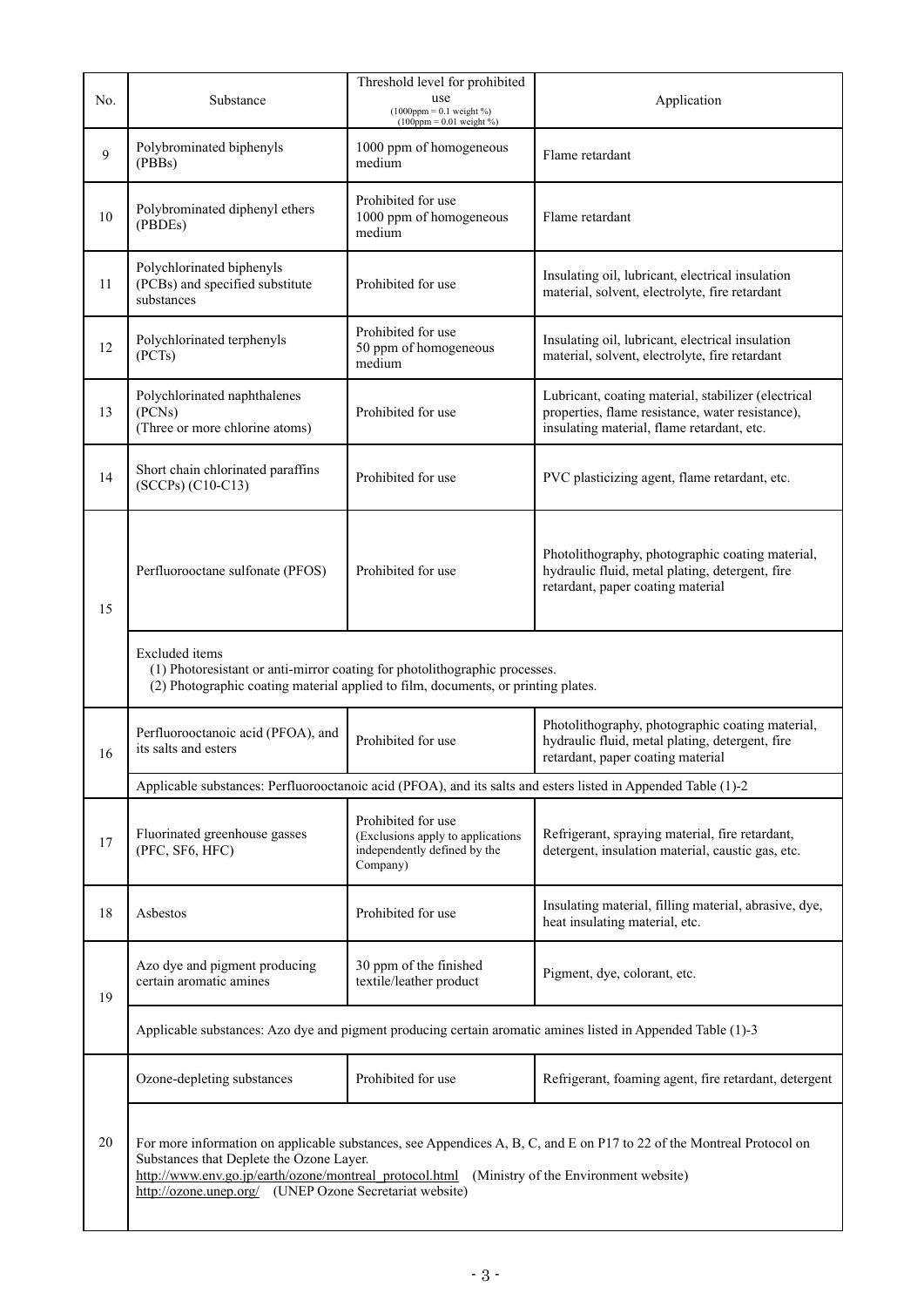| No. | Substance                                                                                                                                                                                                                   | Threshold level for prohibited<br>use<br>$(1000$ ppm = 0.1 weight %)                                                                                                                                               | Application                                                                                                                                                                                                                                                                                                                              |
|-----|-----------------------------------------------------------------------------------------------------------------------------------------------------------------------------------------------------------------------------|--------------------------------------------------------------------------------------------------------------------------------------------------------------------------------------------------------------------|------------------------------------------------------------------------------------------------------------------------------------------------------------------------------------------------------------------------------------------------------------------------------------------------------------------------------------------|
| 21  | 2-(2H-1,2,3-benzotriazol-2-yl)-4,6-<br>di-tert-butylphenol (UV-320)                                                                                                                                                         | $(100$ ppm = 0.01 weight %)<br>Prohibited for use                                                                                                                                                                  | Adhesive, coating material, printing ink, plastic, ink<br>ribbon, putty, corking, seal filler (ultraviolet<br>absorbing agent), etc.                                                                                                                                                                                                     |
| 22  | Dimethyl fumarate                                                                                                                                                                                                           | 0.1 ppm of the mass of the<br>component                                                                                                                                                                            | Desiccant, anti-fungal agent, etc.                                                                                                                                                                                                                                                                                                       |
| 23  | Polyvinylchloride (PVC) and PVC<br>compounds                                                                                                                                                                                | Prohibited for use                                                                                                                                                                                                 | Following applications excluding applications<br>classified for controlled substances<br>· Heat-shrinkable tubing (excluding tubing for<br>batteries)<br>· Insulation plate, decorative plate and labels<br>(excluding battery materials)<br>· Bands for bundling accessories, connection<br>cords, etc.<br>· Flexible flat cables (FFC) |
| 24  | Beryllium oxide                                                                                                                                                                                                             | 1000 ppm of the mass of the<br>component                                                                                                                                                                           | All applications                                                                                                                                                                                                                                                                                                                         |
| 25  | Hexabromocyclododecane                                                                                                                                                                                                      | Prohibited for use<br>100 ppm of the mass of the<br>component                                                                                                                                                      | Flame retardant, hardening accelerator, etc.                                                                                                                                                                                                                                                                                             |
| 26  | Bis(2-ethylhexyl) phthalate (DEHP)                                                                                                                                                                                          | 1000 ppm of homogeneous<br>medium                                                                                                                                                                                  | Plasticizer, etc.                                                                                                                                                                                                                                                                                                                        |
| 27  | Dibutyl phthalate (DBP)                                                                                                                                                                                                     | 1000 ppm of homogeneous<br>medium                                                                                                                                                                                  | Plasticizer, etc.                                                                                                                                                                                                                                                                                                                        |
| 28  | Butyl benzyl phthalate (BBP)                                                                                                                                                                                                | 1000 ppm of homogeneous<br>medium                                                                                                                                                                                  | Plasticizer, etc.                                                                                                                                                                                                                                                                                                                        |
| 29  | Diisobutyl phthalate (DIBP)                                                                                                                                                                                                 | 1000 ppm of homogeneous<br>medium                                                                                                                                                                                  | Plasticizer, etc.                                                                                                                                                                                                                                                                                                                        |
| 30  | Polycyclic aromatic hydrocarbon<br>(PAH)                                                                                                                                                                                    | 1 ppm in plastic or rubber<br>components                                                                                                                                                                           | Rubber and plastic components that come into<br>direct contact with the skin and mouth for<br>prolonged periods or repeatedly.                                                                                                                                                                                                           |
|     | Polycyclic aromatic hydrocarbon (PAH) listed in the appended table of applicable substances (1)-4                                                                                                                           |                                                                                                                                                                                                                    |                                                                                                                                                                                                                                                                                                                                          |
| 31  | Decabromodiphenyl ether<br>(DecaBDE) CAS: 1163-19-5                                                                                                                                                                         | Prohibited for use                                                                                                                                                                                                 | Flame retardant, etc.                                                                                                                                                                                                                                                                                                                    |
| 32  | Phenol, isopropylated phosphate<br>(3:1)<br>PIP(3:1) CAS: 68937-41-7                                                                                                                                                        | Prohibited for use                                                                                                                                                                                                 | Hydraulic fluid, lubricating oil, lubricant, grease,<br>coating for construction works, adhesive, sealant,<br>plasticizer for plastic products, flame retardant,<br>anti-wear additives, or anti-compressive additives,<br>etc.                                                                                                          |
| 33  | 2,4,6 Tris (tert-butyl) phenol<br>2,4,6-TTBP CAS: 732-26-3                                                                                                                                                                  | Prohibited for use                                                                                                                                                                                                 | Fuel and fuel-related additives                                                                                                                                                                                                                                                                                                          |
| 34  | Hexachloro-1,3-butadiene (HCBD)<br>CAS: 87-68-3                                                                                                                                                                             | Prohibited for use                                                                                                                                                                                                 | Mite repellent, etc.                                                                                                                                                                                                                                                                                                                     |
| 35  | Pentachlorothiophenol<br>CAS: 133-49-3                                                                                                                                                                                      | Prohibited for use                                                                                                                                                                                                 | Flexibility additives for rubber products                                                                                                                                                                                                                                                                                                |
| 36  | Red phosphorus (not treated with a<br>moisture-proof coating)<br>CAS:7723-14-0                                                                                                                                              | Prohibited for use                                                                                                                                                                                                 | Flame retardant components in resins                                                                                                                                                                                                                                                                                                     |
| 37  | Low-molecular-weight cyclic<br>siloxane (D4 to D6)<br>CAS: 556-67-2, etc.                                                                                                                                                   | 1000 ppm of homogeneous<br>medium                                                                                                                                                                                  | Silicone resin, etc.                                                                                                                                                                                                                                                                                                                     |
| 38  | Hexachlorobenzene (HCB)<br>CAS: 118-74-1                                                                                                                                                                                    | Prohibited for use                                                                                                                                                                                                 | Pigment, dye, etc.                                                                                                                                                                                                                                                                                                                       |
| 39  | Prohibited from February 22, 2022<br>Perfluoro carboxylic acids (PFCAs)<br>and related substances containing 9<br>to 14 carbon atoms in chain<br>CAS:375-95-1,335-76-2,2058-94-8,<br>307-55-1,72629-94-8,<br>376-06-7, etc. | $\cdot$ 0.0000025% by weight (25<br>ppb) of C9-C14 PFCAs in total<br>in molded items and mixtures<br>$\cdot$ 0.000026% by weight (260<br>ppb) of C9-C14 PFCA-related<br>substances in molded items and<br>mixtures | Water repellent, oil repellent, fire extinguishant,<br>photoresist, coating materials, etc.                                                                                                                                                                                                                                              |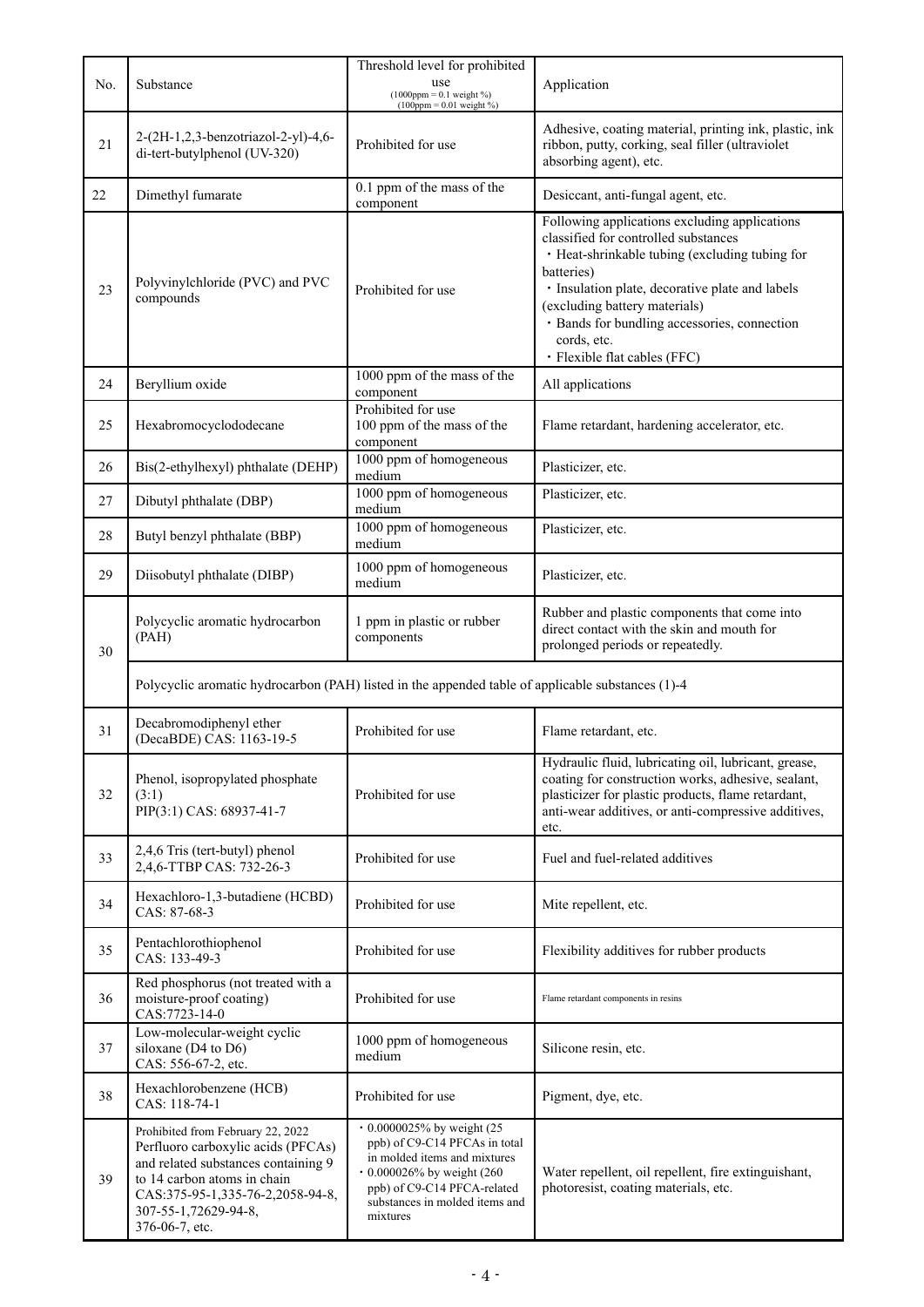# Appended table (1)-1: Excluded items prescribed in the RoHS Directive

| No.            | Substance                | Legal No.       | Applications excluded from prohibitions on inclusion and<br>use                                                                                                                                                                                                                                                                                                                                          |
|----------------|--------------------------|-----------------|----------------------------------------------------------------------------------------------------------------------------------------------------------------------------------------------------------------------------------------------------------------------------------------------------------------------------------------------------------------------------------------------------------|
| 1              | Cadmium/cadmium compound | 8(b)            | Cadmium and its compounds in electric contact                                                                                                                                                                                                                                                                                                                                                            |
|                |                          | $13(b)-(II)$    | Cadmium in striking optical filter glass types, with the<br>exception of applications corresponding to exemption 39* of<br>the RoHS Directive Annex<br>(Effective until January 21, 2021)<br>*Exclusion number 39 (unused exemption in this provision):<br>Cadmium in color converting II-IV LEDs (<10µg Cd per<br>mm <sup>2</sup> of light-emitting area) for use in illumination or display<br>systems |
|                |                          | 13 (b) $-(III)$ | Cadmium in glazes used for reflectance standards                                                                                                                                                                                                                                                                                                                                                         |
|                |                          | 5(b)            | Lead contained in fluorescent tube glass: 0.2 weight % or less                                                                                                                                                                                                                                                                                                                                           |
|                |                          | $6(a)-I$        | Lead as an alloying element in steel for machining purposes<br>containing up to 0.35 % lead by weight and in batch hot dip<br>galvanized steel components containing up to 0.2 % lead by<br>weight                                                                                                                                                                                                       |
|                |                          | 6(b)            | Lead as an alloying element in aluminum containing up to 0.4%<br>lead by weight                                                                                                                                                                                                                                                                                                                          |
|                |                          | $6(b)-I$        | Lead as an alloying element in aluminum containing up to<br>0.4 % lead by weight, provided it stems from lead-bearing<br>aluminum scrap recycling                                                                                                                                                                                                                                                        |
|                |                          | $6(b)$ -II      | Lead as an alloying element in aluminum for machining<br>purposes with a lead content up to 0.4 % by weight                                                                                                                                                                                                                                                                                              |
|                |                          | 6(c)            | Copper alloy containing up to 4% lead by weight                                                                                                                                                                                                                                                                                                                                                          |
| $\overline{2}$ | Lead/lead compounds      | 7(a)            | Lead in high melting temperature type solders<br>(i.e. lead-based alloys containing 85 % by weight or more lead)                                                                                                                                                                                                                                                                                         |
|                |                          | $7(c) - I$      | Electrical and electronic components containing lead in a<br>glass or ceramic other than dielectric ceramic in capacitors,<br>e.g. piezoelectronic devices, or in a glass or ceramic matrix<br>compound                                                                                                                                                                                                  |
|                |                          | $7(c)$ -II      | Lead in dielectric ceramic in capacitors for a rated voltage of<br>125V AC or 250V DC or higher                                                                                                                                                                                                                                                                                                          |
|                |                          | 13(a)           | Lead in white glasses used for optical applications                                                                                                                                                                                                                                                                                                                                                      |
|                |                          | $13(b) - (I)$   | Lead in ion colored optical filter glass types                                                                                                                                                                                                                                                                                                                                                           |
|                |                          | $13(b)-(III)$   | Lead in glazes used for reflectance standards                                                                                                                                                                                                                                                                                                                                                            |
|                |                          | 15              | Lead in solders to complete a viable electrical connection<br>between semiconductor die and carrier within integrated<br>circuit flip chip packages                                                                                                                                                                                                                                                      |
| 3              | Mercury                  | 3(a)            | Mercury in short lamps (500 mm or less)/cold cathode<br>fluorescent lamps and external electrode fluorescent lamps<br>(CCFL and EEFL) for special purposes not exceeding 3.5 mg                                                                                                                                                                                                                          |
|                |                          | 3(b)            | Mercury in medium-sized lamps (500 mm to 1500 mm)/cold<br>cathode fluorescent lamps and external electrode fluorescent<br>lamps (CCFL and EEFL) for special purposes not exceeding 5<br>mg                                                                                                                                                                                                               |
|                |                          | 3(c)            | Mercury in long lamps (longer than 1500 mm)/cold cathode<br>fluorescent lamps and external electrode fluorescent lamps<br>(CCFL and EEFL) for special purposes not exceeding 13 mg                                                                                                                                                                                                                       |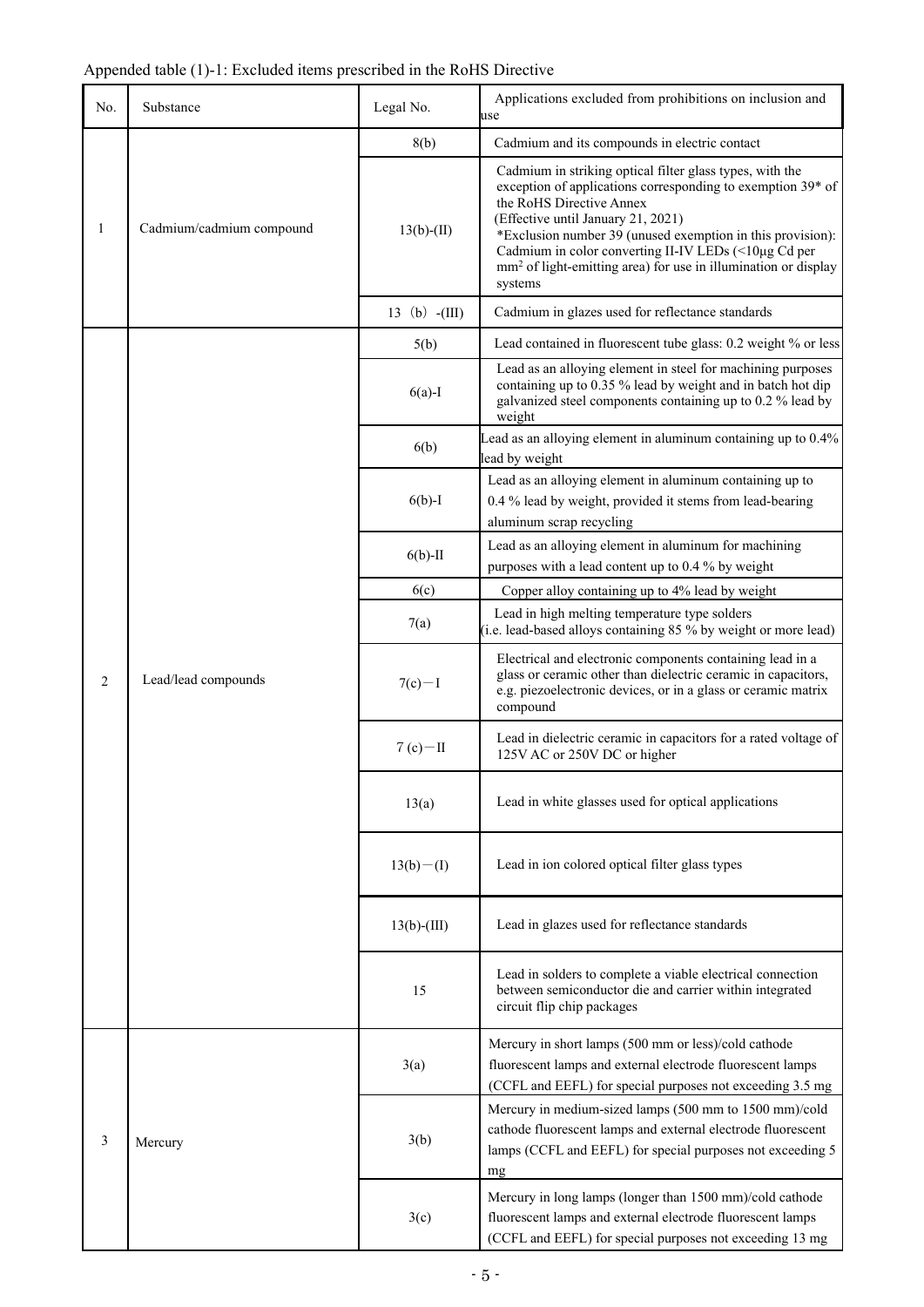## Appended Table (1)-2: Perfluorooctanoic acid (PFOA), and its salts and esters

| Applicable substances                    | CAS No.        |
|------------------------------------------|----------------|
| Perfluorooctanoic acid (PFOA)            | $335 - 67 - 1$ |
| Ammonium perfluorooctanoate (PFOA)       | 3825-26-1      |
| Sodium salt of perfluorooctanoic acid    | 335-95-5       |
| Potassium salt of perfluorooctanoic acid | 2395-00-8      |
| Silver salt of perfluorooctanoic acid    | 335-93-3       |
| Perfluorooctanoic acid fluoride          | 335-66-0       |
| Perfluorooctanoic acid methyl            | $376 - 27 - 2$ |
| Perfluorooctanoic acid ethyl             | 3108-24-5      |

# Appended table (1)-3: Some aromatic amines formed from the breakdown of one or more azo groups

| 4-aminoazobenzene<br>$60-09-3$<br>o-anisidine<br>$90-04-0$<br>2-Naphthylamine<br>$91 - 59 - 8$<br>3, 3'-dichlorobenzidine<br>$91 - 94 - 1$<br>4-aminobiphenyl<br>$92 - 67 - 1$<br><b>Benzidine</b><br>$92 - 87 - 5$<br>o-toluidine<br>$95 - 53 - 4$<br>4-chloro-2-methylaniline<br>$95 - 69 - 2$<br>2,4-toluenediamine<br>$95 - 80 - 7$<br>o-aminoazotoluene<br>$97 - 56 - 3$<br>5-nitro-o-toluidine<br>$99 - 55 - 8$<br>3,3'-dichloro-4,4'-diaminodiphenyl methane<br>$101 - 14 - 4$<br>4,4'-methylenedianiline<br>$101 - 77 - 9$<br>$101 - 80 - 4$<br>4,4'-diaminodiphenyl ether c<br>$106 - 47 - 8$<br>p-chloroaniline<br>119-90-4<br>3,3'-dimethoxybenzidine<br>119-93-7<br>3,3'-dimethylbenzidine<br>$120 - 71 - 8$<br>2-methoxy-5-methylaniline<br>$137 - 17 - 7$<br>2,4,5-trimethylaniline<br>$139 - 65 - 1$<br>4,4'-diaminodiphenyl sulfide<br>615-05-4<br>2,4-diaminoanisole<br>838-88-0<br>4,4'-diamino-3,3'-dimethyldiphenylmethane | Applicable substances | CAS No. |
|------------------------------------------------------------------------------------------------------------------------------------------------------------------------------------------------------------------------------------------------------------------------------------------------------------------------------------------------------------------------------------------------------------------------------------------------------------------------------------------------------------------------------------------------------------------------------------------------------------------------------------------------------------------------------------------------------------------------------------------------------------------------------------------------------------------------------------------------------------------------------------------------------------------------------------------------|-----------------------|---------|
|                                                                                                                                                                                                                                                                                                                                                                                                                                                                                                                                                                                                                                                                                                                                                                                                                                                                                                                                                |                       |         |

Note: Substances subject to controls in these guidelines are "azo dyes and pigments producing certain aromatic amines." This refers to azo compounds which produce amines listed in Appended Table (1)-3 from the reductive decomposition of the azo group.

 Further, the 30 ppm threshold specified in the scope of application does not apply to azo dyes and pigments, but to amines corresponding to the Appended Table (1)-3.

#### Appended Table (1)-4: Polycyclic aromatic hydrocarbon (PAH)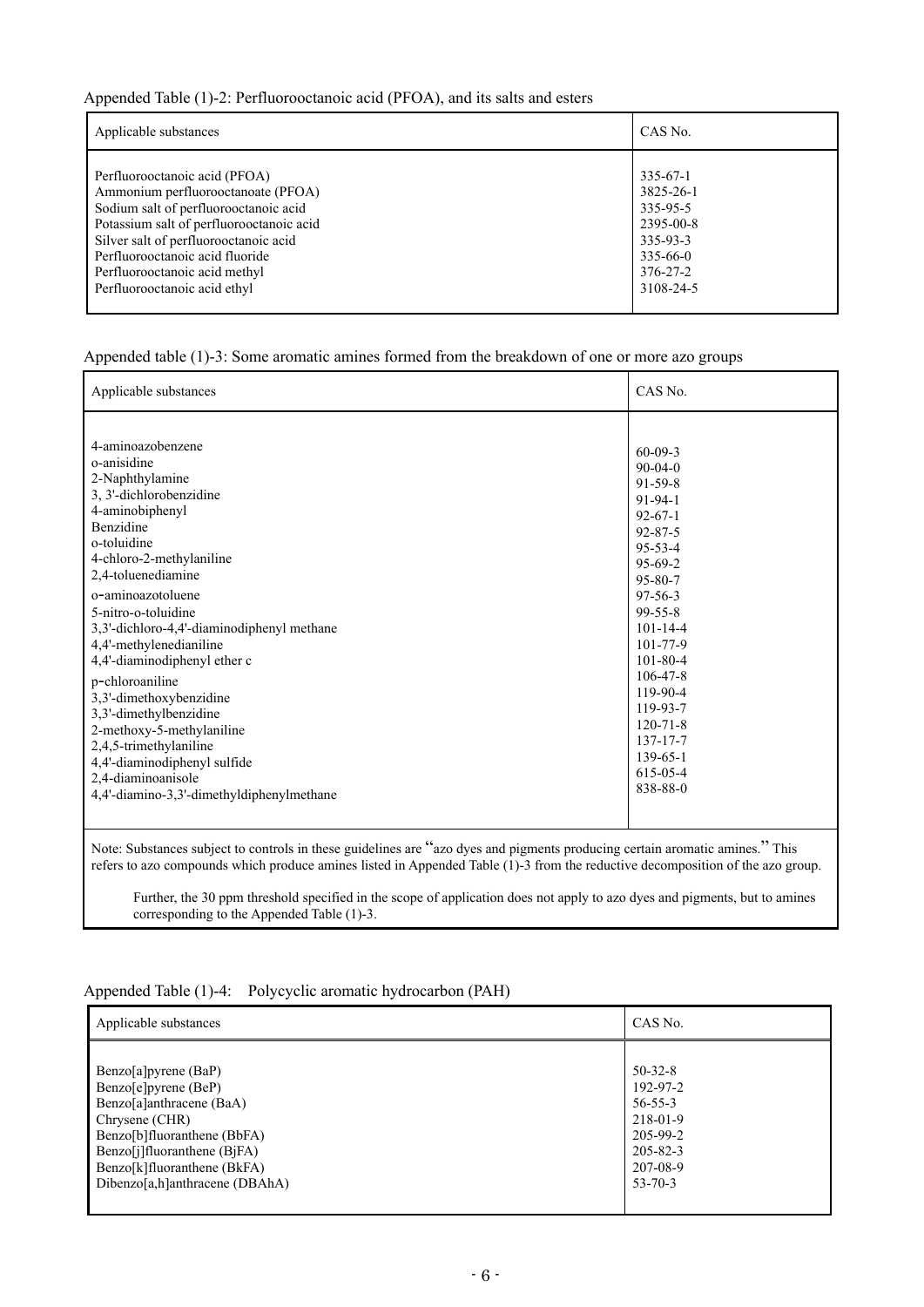(2) Controlled substances (chemical substances whose use, and amount of use, in parts and secondary materials

must be understood)

| No.          | Substance                                                                                                                                                                                                                                              | Threshold level                                                                                             | Application                                                                                                                                                                                                                                                                                                    |  |
|--------------|--------------------------------------------------------------------------------------------------------------------------------------------------------------------------------------------------------------------------------------------------------|-------------------------------------------------------------------------------------------------------------|----------------------------------------------------------------------------------------------------------------------------------------------------------------------------------------------------------------------------------------------------------------------------------------------------------------|--|
| $\mathbf{1}$ | Nickel and its compounds                                                                                                                                                                                                                               | When used in products<br>intended to be in prolonged<br>contact with the skin                               | Stainless steel, plating, applications involving<br>prolonged contact with the skin                                                                                                                                                                                                                            |  |
| 2            | Polyvinylchloride (PVC)                                                                                                                                                                                                                                | $0.1\%$ in weight of<br>homogeneous medium (1000<br>ppm)                                                    | Following applications, excluding applications of<br>substances prohibited for use<br>Resin material, wire coating material, insulating<br>material, chemical-resistant properties, transparent<br>sheathing material, coating material, ink, coating, resin<br>binding agents used in adhesives (for binders) |  |
|              | Brominated flame retardants<br>(excluding PBBs, PBDEs, and<br>HBCDDs)                                                                                                                                                                                  | See the following scope of<br>application                                                                   | Flame retardant                                                                                                                                                                                                                                                                                                |  |
| 3            | Scope of application: Satisfy either of the following items<br>(1) Contain 1,000 ppm of the total amount of bromine in the plastic material<br>(2) Contain 900 ppm of the total amount of bromine in the laminate of the laminate printed wiring board |                                                                                                             |                                                                                                                                                                                                                                                                                                                |  |
|              | Chlorinated flame retardants (CFR)                                                                                                                                                                                                                     | $(1)$ 0.1% in weight $(1000)$<br>ppm) of the total amount of<br>chlorine in the plastic<br>material         | Flame retardant                                                                                                                                                                                                                                                                                                |  |
| 4            |                                                                                                                                                                                                                                                        | (1) 0.09% in weight (900<br>ppm) of the total amount of<br>chlorine in the laminate<br>printed wiring board | Flame retardant                                                                                                                                                                                                                                                                                                |  |
| 5            | Diisononyl phthalate (DINP)<br>Diisodecyl phthalate (DIDP)<br>Di-n-octyl phthalate (DNOP)<br>Di-n-hexyl phthalate (DnHP)                                                                                                                               | $0.1\%$ in weight of<br>homogeneous medium (1000<br>ppm)                                                    | Plasticizer, dye, pigment, coating, ink, adhesive                                                                                                                                                                                                                                                              |  |
|              | Formaldehyde                                                                                                                                                                                                                                           | See the following scope of<br>application                                                                   | Insecticide, anti-corrosive in wood, etc., adhesive                                                                                                                                                                                                                                                            |  |
| 6            | Scope of application: Satisfy either of the following items<br>$(1)$ Contain over 0.0075% in weight (75 ppm) in textile fiber                                                                                                                          |                                                                                                             |                                                                                                                                                                                                                                                                                                                |  |
| 7            | Perchlorate                                                                                                                                                                                                                                            | 0.006 ppm of product                                                                                        | Coin cell battery                                                                                                                                                                                                                                                                                              |  |
| 8            | 4,4'-Isopropylidenediphenol<br>(bisphenol A)                                                                                                                                                                                                           | 0.1% in weight (1000 ppm)<br>of the product in its intended<br>use or in its molded form                    | Resin raw materials, plasticizer                                                                                                                                                                                                                                                                               |  |
| 9            | Radioactive substances                                                                                                                                                                                                                                 | Intended use                                                                                                | Optical characteristics (thorium), measuring<br>equipment, gages, detection equipment, etc.                                                                                                                                                                                                                    |  |
| 10           | Applicable to the Substances of Very<br>High Concern (SVHC) group<br>defined in the REACH Regulations.                                                                                                                                                 | $0.1\%$ in weight of<br>homogeneous medium (1000<br>ppm)                                                    | <b>Latest SVHC</b>                                                                                                                                                                                                                                                                                             |  |